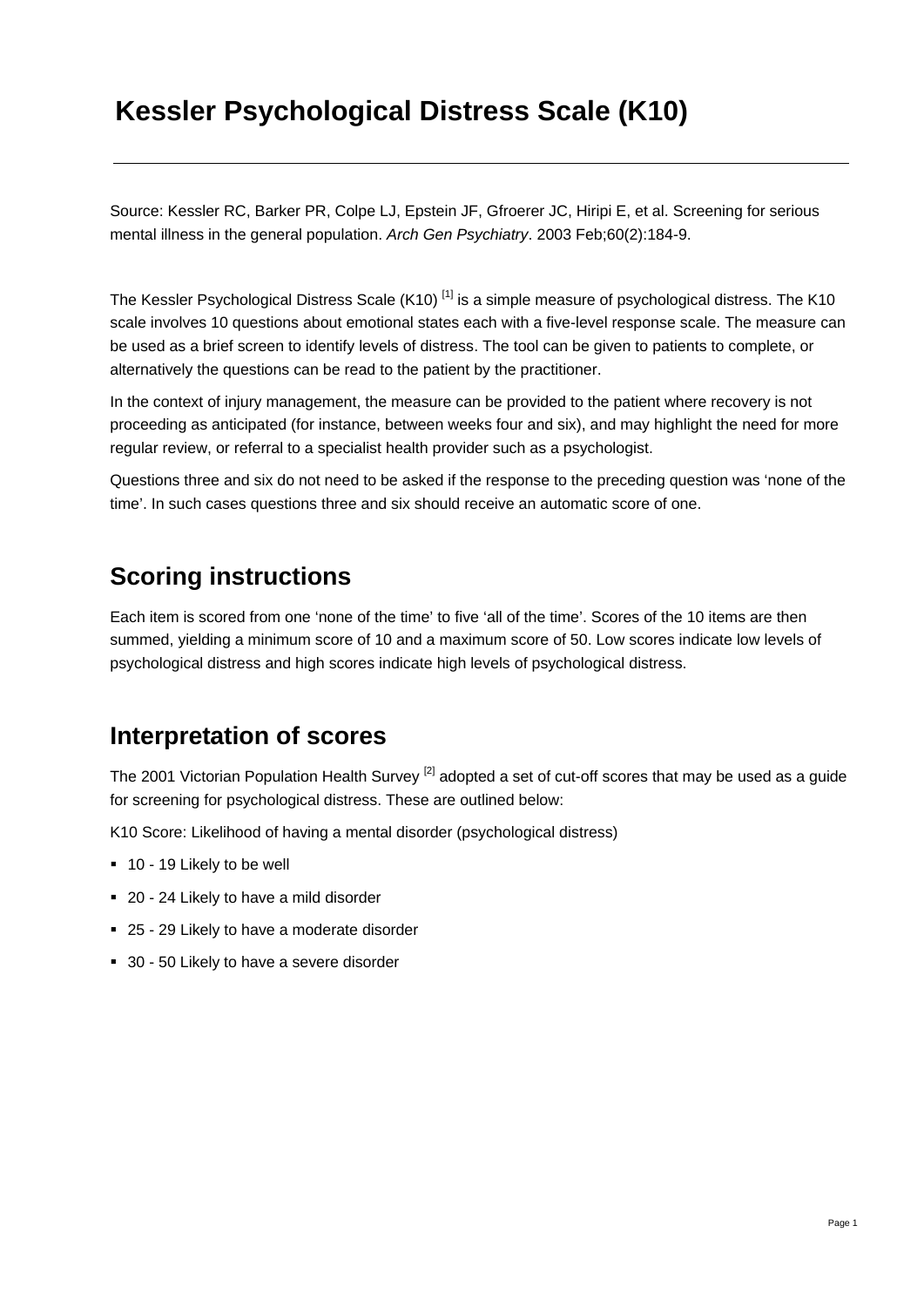# **Kessler Psychological Distress Scale (K10)**

| Please tick the answer that is correct for<br>you: |                                                                                                      | All of the<br>time<br>(score 5) | Most of<br>the time<br>(score 4) | Some of<br>the time<br>(score 3) | A little of<br>the time<br>(score 2) | None of<br>the time<br>(score 1) |
|----------------------------------------------------|------------------------------------------------------------------------------------------------------|---------------------------------|----------------------------------|----------------------------------|--------------------------------------|----------------------------------|
| 1.                                                 | In the past 4 weeks, about how often did<br>you feel tired out for no good reason?                   |                                 |                                  |                                  |                                      |                                  |
| 2.                                                 | In the past 4 weeks, about how often did<br>you feel nervous?                                        |                                 |                                  |                                  |                                      |                                  |
| 3.                                                 | In the past 4 weeks, about how often did<br>you feel so nervous that nothing could<br>calm you down? |                                 |                                  |                                  |                                      |                                  |
| 4.                                                 | In the past 4 weeks, about how often did<br>you feel hopeless?                                       |                                 |                                  |                                  |                                      |                                  |
| 5.                                                 | In the past 4 weeks, about how often did<br>you feel restless or fidgety?                            |                                 |                                  |                                  |                                      |                                  |
| 6.                                                 | In the past 4 weeks, about how often did<br>you feel so restless you could not sit still?            |                                 |                                  |                                  |                                      |                                  |
| 7.                                                 | In the past 4 weeks, about how often did<br>you feel depressed?                                      |                                 |                                  |                                  |                                      |                                  |
| 8.                                                 | In the past 4 weeks, about how often did<br>you feel that everything was an effort?                  |                                 |                                  |                                  |                                      |                                  |
| 9.                                                 | In the past 4 weeks, about how often did<br>you feel so sad that nothing could cheer<br>you up?      |                                 |                                  |                                  |                                      |                                  |
| 10.                                                | In the past 4 weeks, about how often did<br>you feel worthless?                                      |                                 |                                  |                                  |                                      |                                  |